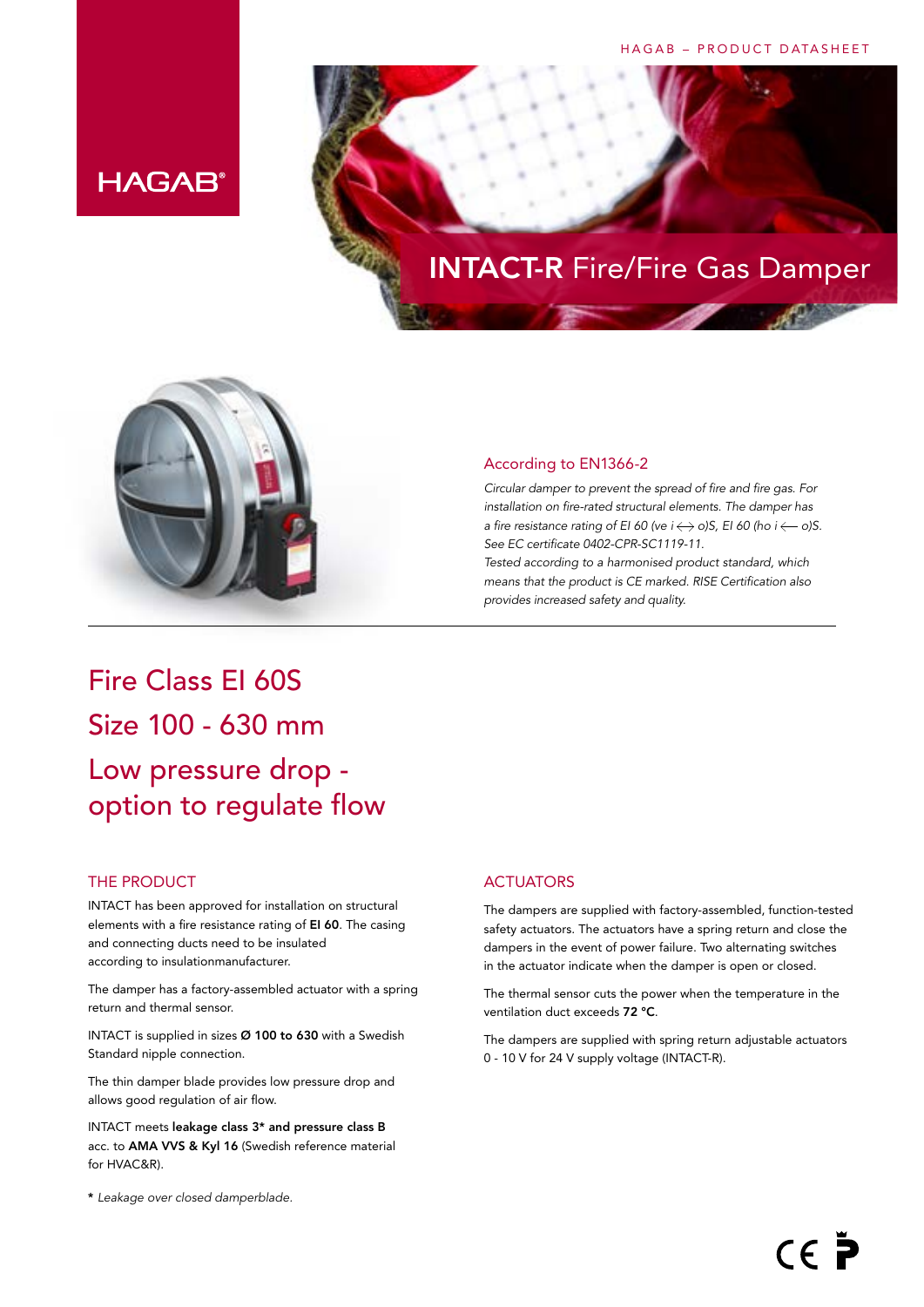### **HAGAB®**

## INTACT-R Fire/Fire Gas Damper

#### PERFORMANCE

*Declaration of performance , certificate 0402-CPD-SC1119-11*

| <b>Characteristics</b> | <b>Performance/Classification</b>                                                                                                                                                                               | <b>Standard</b> |
|------------------------|-----------------------------------------------------------------------------------------------------------------------------------------------------------------------------------------------------------------|-----------------|
| Fire resistance        | El 60 (ve $i \leq -\infty$ ) S mounted against building construction [1]                                                                                                                                        | EN 1366-2       |
|                        | El 60 (ve $i < -\infty$ ) S mounted remote from building construction [1]                                                                                                                                       | EN 13501-3      |
|                        | El 60 (ho $i$ <->o) S mounted against building construction [2]                                                                                                                                                 |                 |
|                        | E 60 (ve i<->o) S mounted remote from building construction [1]                                                                                                                                                 |                 |
|                        | E 60 (ve i<->o) S mounted against building construction [1]                                                                                                                                                     |                 |
|                        | E 60 (ho i<->o) S mounted against building construction [2]                                                                                                                                                     |                 |
|                        | E 120 (ve i<->o) S Dampersize $\leq$ 20 315 mm mounted against building construction [1]                                                                                                                        |                 |
|                        | E 120 (ve i<->o) S Dampersize $\geq$ Ø 400 mm mounted against building construction [1]                                                                                                                         |                 |
|                        | E 120 (ho i<->o) S mounted against building construction [2]                                                                                                                                                    |                 |
|                        |                                                                                                                                                                                                                 |                 |
|                        | <b>Building construction:</b>                                                                                                                                                                                   |                 |
|                        | [1] Rigid wall, aerated concrete, aerated concrete blocks or concrete corresponding fire<br>classification or more than the firedamper. Flexible wall $>=$ 95 mm, two 12,5 gypsum<br>plasterboard on each side  |                 |
|                        | [2] Rigid wall, aerated concrete, aerated concrete blocks or concrete corresponding fire<br>classification or more than the firedamper. Flexible wall $>=$ 95 mm, two 12,5 gypsum<br>plasterboard on each side. |                 |
|                        |                                                                                                                                                                                                                 |                 |

#### TECHNICAL DATA – ELECTRICAL ACTUATORS

| Damper size | Power consumption 24 V (adjustable) |         |         | <b>Type</b>                                                                               |
|-------------|-------------------------------------|---------|---------|-------------------------------------------------------------------------------------------|
|             | Operation                           | Standby | Rating  |                                                                                           |
| $100 - 315$ | 6.5 W                               | 2.0 W   | 7.5 VA  | Spring return actuator in event of power failure,<br>adjustable (0)2 - 10 V, (0)4 - 20 mA |
| $400 - 500$ | 5.0 W                               | 2.0 W   | 7.0 VA  | Spring return actuator in event of power failure,<br>adjustable (0)2 - 10 V, (0)4 - 20 mA |
| 630         | 10.5 W                              | 2.5 W   | 14.0 VA | Spring return actuator in event of power failure,<br>adjustable (0)2 - 10 V, (0)4 - 20 mA |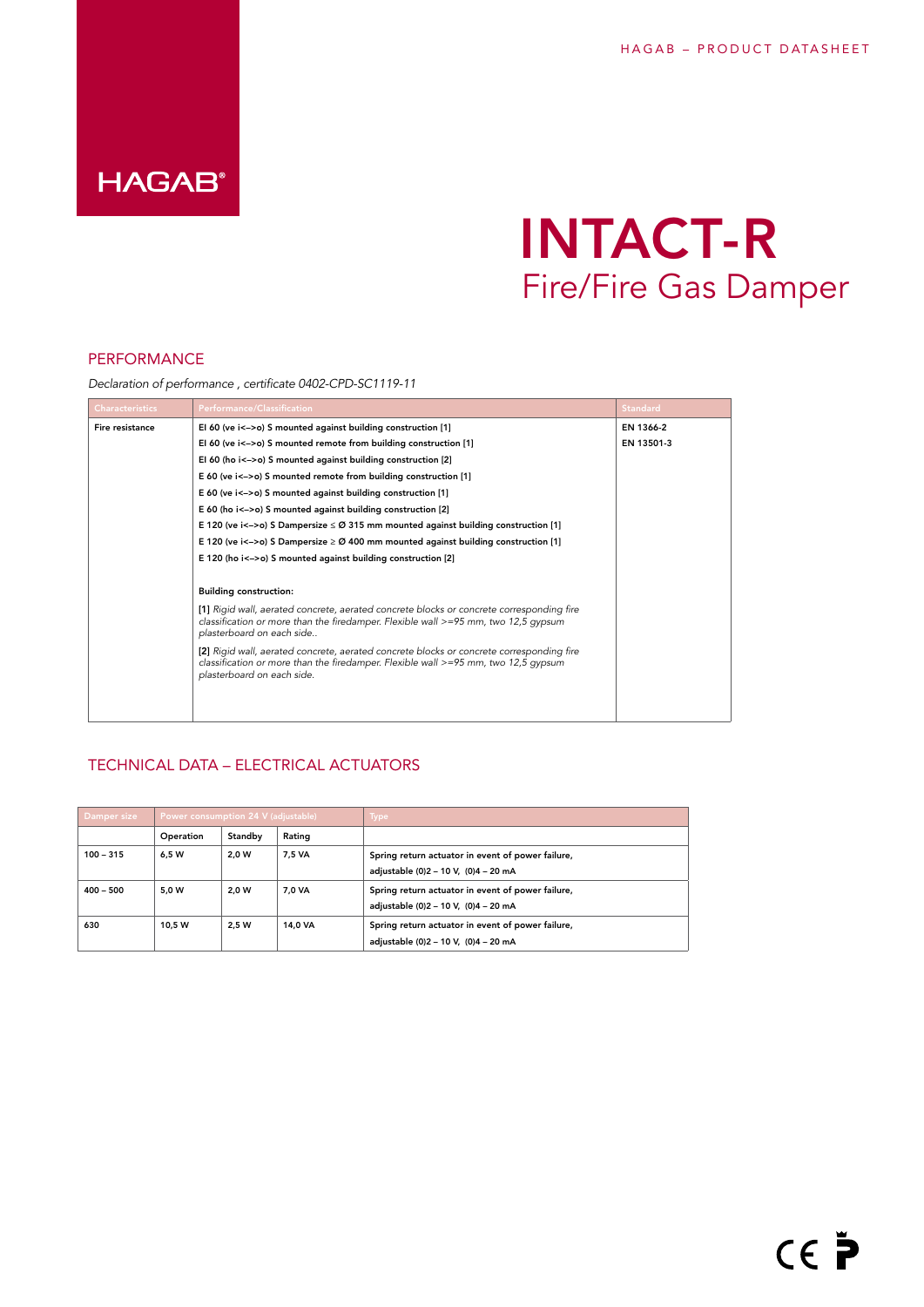### **HAGAB®**

#### WIRING DIAGRAM (ADJUSTABLE)



#### CONTROL AND MONITORING

BBR (building regulations of the Swedish National Board of Housing, Building and Planning) stipulate the use of smoke detectors to indicate the presence of smoke and the implementation of fire precautions i.e. close all fire dampers and open pressure relief dampers etc.

The standard stipulates that the dampers must be function tested regularly. For quality reasons, this should be performed automatically by an intelligent control device.

HAGAB's control and monitoring devices, SEHA, receive a signal from one or more smoke detectors and/or a central fire alarm system. If fire gas is detected, the damper switches to alarm mode.

A function check is performed every 48 hours. This is recommended for P-marked dampers. Other intervals can be selected for most HAGAB devices.

#### **MATFRIAL**

INTACT has been reviewed and approved by RISE Research Institutes of Sweden AB with regard to dangerous substances. The product is recyclable and registered in Byggvarubedömningen (Swedish Building Material Assessment) and SundaHus Miljödata (Healthy Home Material Database).

## INTACT-R Fire/Fire Gas Damper

#### EXAMPLE DESCRIPTION

#### QJC.2 (acc. to AMA VVS & Kyl 19)

Fire/fire gas damper, HAGAB´s INTACT size 315 with adjustable acutator 24V with thermal sensor.

#### **SPECIFICATION**

Code example INTACT-315-3 Fire/fire gas damper **INTACT-aaa-b** 

aaa nominal diameter mm (100 – 630)

#### Actuator (b)

Size (aaa)

- $b = 1$  24V with thermal sensor
- $b = 2$  230V with thermal sensor
- $b = 3$  24V adjustable 0-10 V signal
- $b = 4$  24V with Dectus (5m)

#### **ACCESSORIES**

Terminal box **KBHA-a** Installation joint for light stud walls **INTSTOS-bbb** 

#### CONTROL AND MONITORING DEVICE

For max 4 dampers SEHA-M2 Expansion device for max 16 dampers SEHA-SLQ Smoke detector, duct RDHA Smoke detector, room (ceiling installation) RDHB